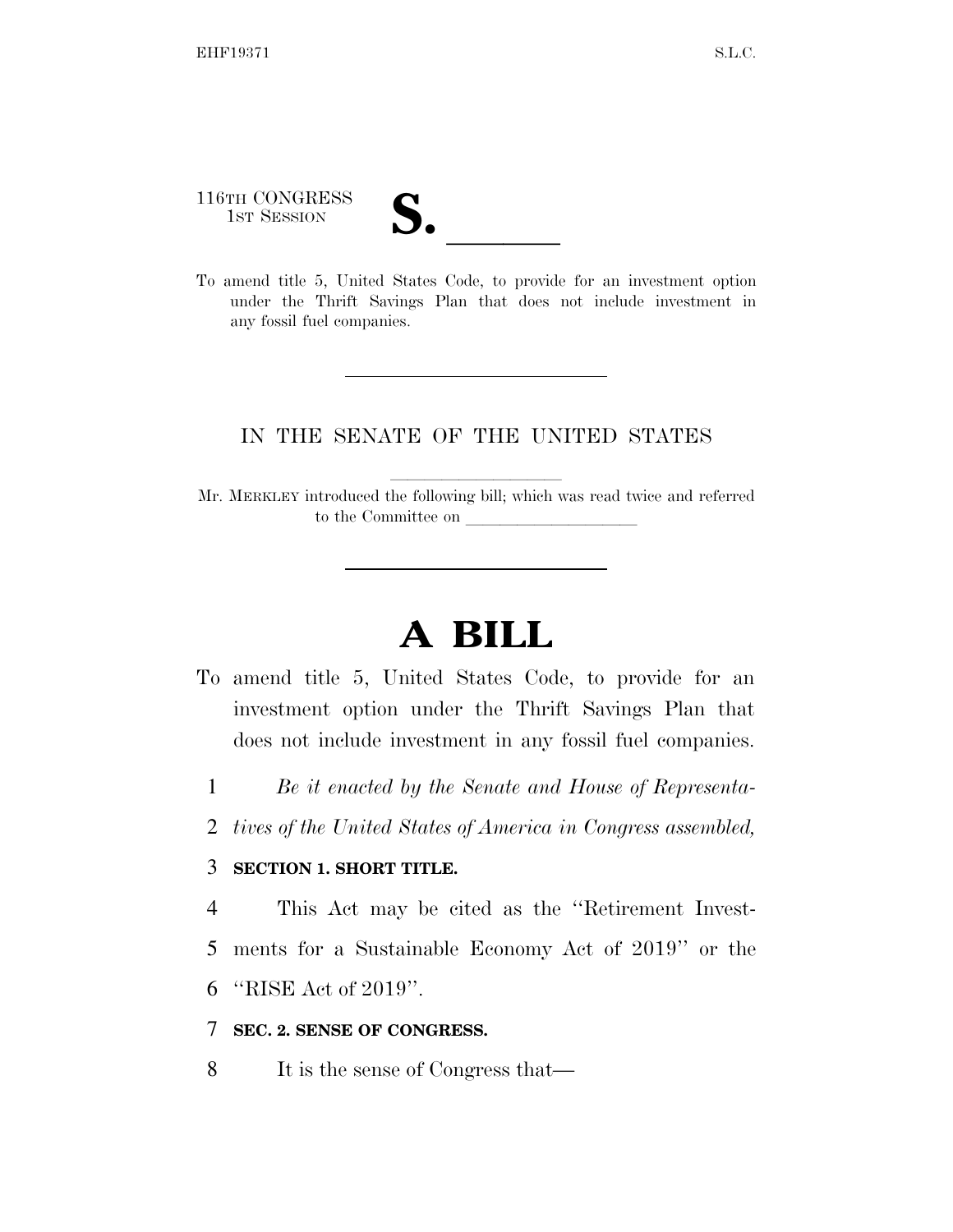| $\mathbf{1}$   | (1) continued inaction by the Federal Govern-          |
|----------------|--------------------------------------------------------|
| $\overline{2}$ | ment with respect to addressing climate change         |
| 3              | poses a significant threat to the growth and stability |
| $\overline{4}$ | of the economy and population of the United States;    |
| 5              | (2) pension and retirement funds are vulnerable        |
| 6              | to distinct risks relating to climate change, includ-  |
| 7              | $ing$ —                                                |
| 8              | (A) climate impact risks, including sea                |
| 9              | level rise, heat waves, desertification, ocean         |
| 10             | acidification, flooding, drought, extreme weath-       |
| 11             | er, and wildfires;                                     |
| 12             | (B) carbon-constrained demand risks, in-               |
| 13             | cluding stranded carbon assets, which financial        |
| 14             | institutions have estimated as having a value of       |
| 15             | $$100,000,000,000,000;$ and                            |
| 16             | (C) elimate liability risks, including from            |
| 17             | evolving interpretations of fiduciary and              |
| 18             | tortious duties of care; and                           |
| 19             | (3) assessing the potential impact of climate-re-      |
| 20             | lated risks on national and international financial    |
| 21             | systems, including retirement savings accounts and     |
| 22             | pensions, is an urgent concern.                        |
| 23             | SEC. 3. CLIMATE CHOICE STOCK INDEX FUND.               |
| 24             | Section 8438 of title 5, United States Code, is        |
|                |                                                        |

amended—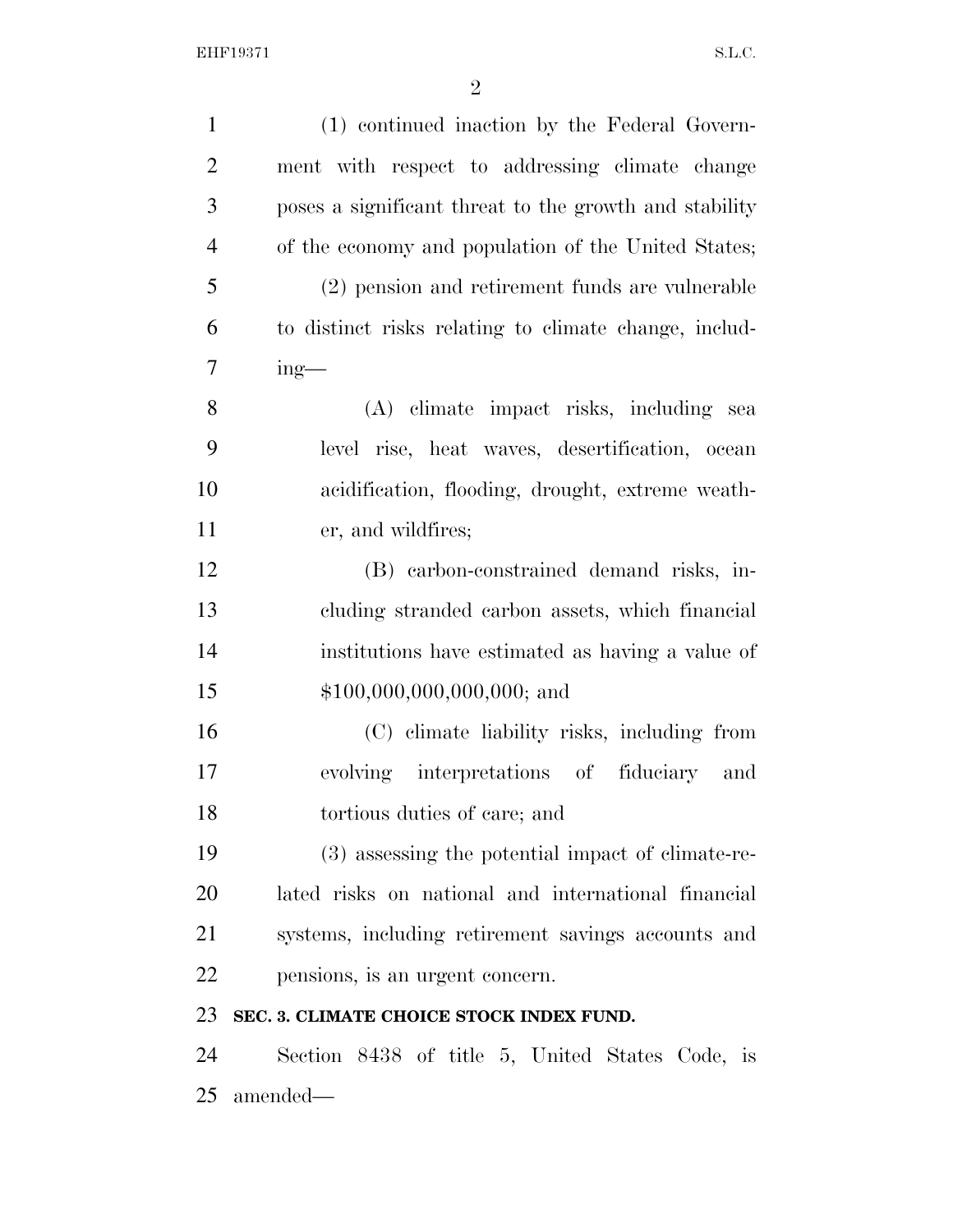| $\mathbf{1}$   | $(1)$ in subsection $(a)$ —                                 |
|----------------|-------------------------------------------------------------|
| $\overline{2}$ | by redesignating paragraphs<br>(A)<br>(4)                   |
| 3              | through $(10)$ as paragraphs $(7)$ through $(13)$ ,         |
| $\overline{4}$ | respectively;                                               |
| 5              | $(B)$ by redesignating paragraphs $(1)$ , $(2)$ ,           |
| 6              | and $(3)$ as paragraphs $(2)$ , $(4)$ , and $(5)$ , respec- |
| 7              | tively;                                                     |
| 8              | $(C)$ by inserting before paragraph $(2)$ , as              |
| 9              | so redesignated, the following:                             |
| 10             | $\lq(1)$ the term 'Climate Choice Stock Index               |
| 11             | Fund' means the Climate Choice Stock Index Fund             |
| 12             | established under subsection $(b)(1)(G);$ ";                |
| 13             | (D) by inserting after paragraph $(2)$ , as so              |
| 14             | redesignated, the following:                                |
| 15             | $\lq(3)$ the term 'entity' means any sole propri-           |
| 16             | etorship, organization, association, corporation, part-     |
| 17             | nership, joint venture, limited partnership, limited li-    |
| 18             | ability partnership, limited liability company, or          |
| 19             | other business association, including any wholly-           |
| 20             | owned subsidiary, majority-owned subsidiary, par-           |
| 21             | ent-country national, or affiliate of the business as-      |
| 22             | sociation, that exists for the purpose of making prof-      |
| 23             | it;"; and                                                   |
| 24             | $(E)$ by inserting after paragraph $(5)$ , as so            |
| 25             | redesignated, the following:                                |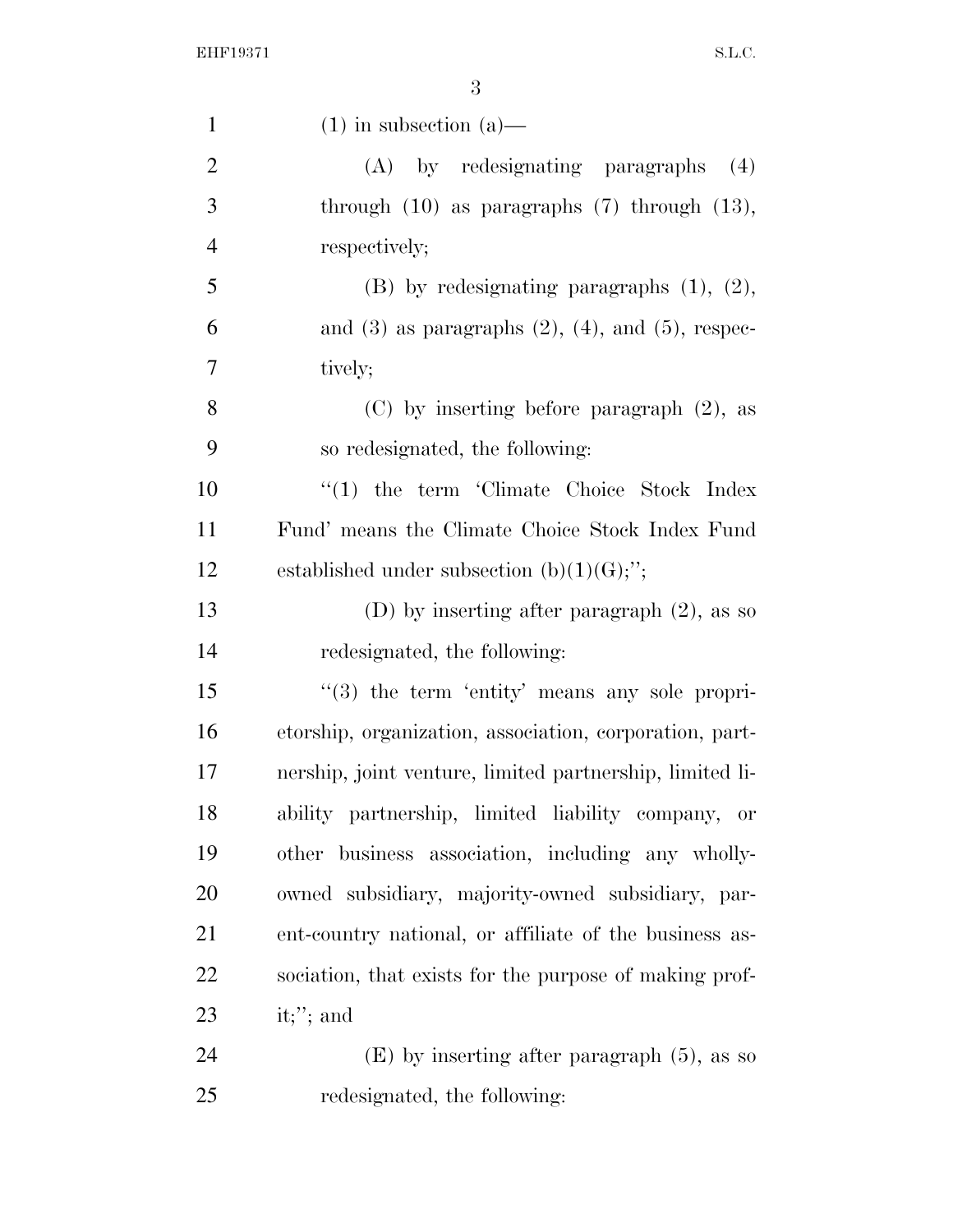| $\mathbf{1}$   | $\cdot\cdot$ (6) the term 'fossil fuel entity' means any en- |
|----------------|--------------------------------------------------------------|
| $\overline{2}$ | $\text{tity}$ —                                              |
| 3              | $\lq\lq$ with proven carbon reserves; or                     |
| $\overline{4}$ | $\lq$ (B) that explores for, extracts, processes,            |
| 5              | refines, or transmits coal, oil, gas, oil shale, or          |
| 6              | $tar$ sands;"; and                                           |
| $\overline{7}$ | $(2)$ in subsection $(b)$ —                                  |
| 8              | $(A)$ in paragraph $(1)$ —                                   |
| 9              | (i) in subparagraph $(E)$ , by striking                      |
| 10             | "and" at the end;                                            |
| 11             | (ii) in subparagraph $(F)$ , by striking                     |
| 12             | the period at the end and inserting ";                       |
| 13             | and"; and                                                    |
| 14             | (iii) by adding at the end the fol-                          |
| 15             | lowing:                                                      |
| 16             | "(G) a Climate Choice Stock Index Fund                       |
| 17             | as provided in paragraph $(6)$ ."; and                       |
| 18             | (B) by adding at the end the following:                      |
| 19             | $``(6)(A)$ The Board shall select an index which             |
| 20             | is a commonly recognized index comprised of com-             |
| 21             | mon stock.                                                   |
| 22             | "(B) The historical performance of the index                 |
| 23             | selected under subparagraph (A) shall be comparable          |
| 24             | to that of the other investment funds and options            |
| 25             | available under this subsection.                             |